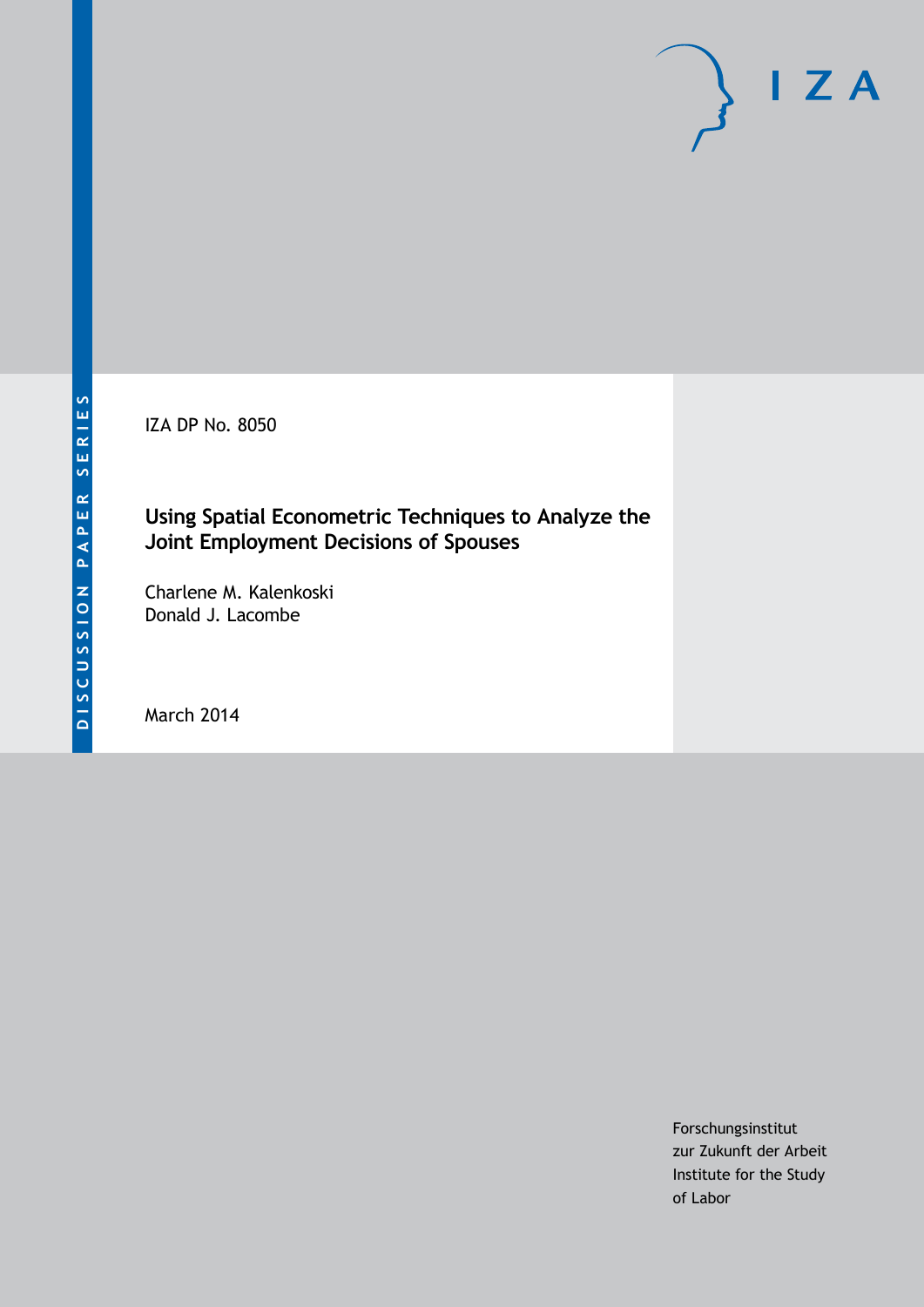# **Using Spatial Econometric Techniques to Analyze the Joint Employment Decisions of Spouses**

**Charlene M. Kalenkoski**

*Texas Tech University and IZA*

### **Donald J. Lacombe**

*West Virginia University*

Discussion Paper No. 8050 March 2014

IZA

P.O. Box 7240 53072 Bonn Germany

Phone: +49-228-3894-0 Fax: +49-228-3894-180 E-mail: [iza@iza.org](mailto:iza@iza.org)

Any opinions expressed here are those of the author(s) and not those of IZA. Research published in this series may include views on policy, but the institute itself takes no institutional policy positions. The IZA research network is committed to the IZA Guiding Principles of Research Integrity.

The Institute for the Study of Labor (IZA) in Bonn is a local and virtual international research center and a place of communication between science, politics and business. IZA is an independent nonprofit organization supported by Deutsche Post Foundation. The center is associated with the University of Bonn and offers a stimulating research environment through its international network, workshops and conferences, data service, project support, research visits and doctoral program. IZA engages in (i) original and internationally competitive research in all fields of labor economics, (ii) development of policy concepts, and (iii) dissemination of research results and concepts to the interested public.

<span id="page-1-0"></span>IZA Discussion Papers often represent preliminary work and are circulated to encourage discussion. Citation of such a paper should account for its provisional character. A revised version may be available directly from the author.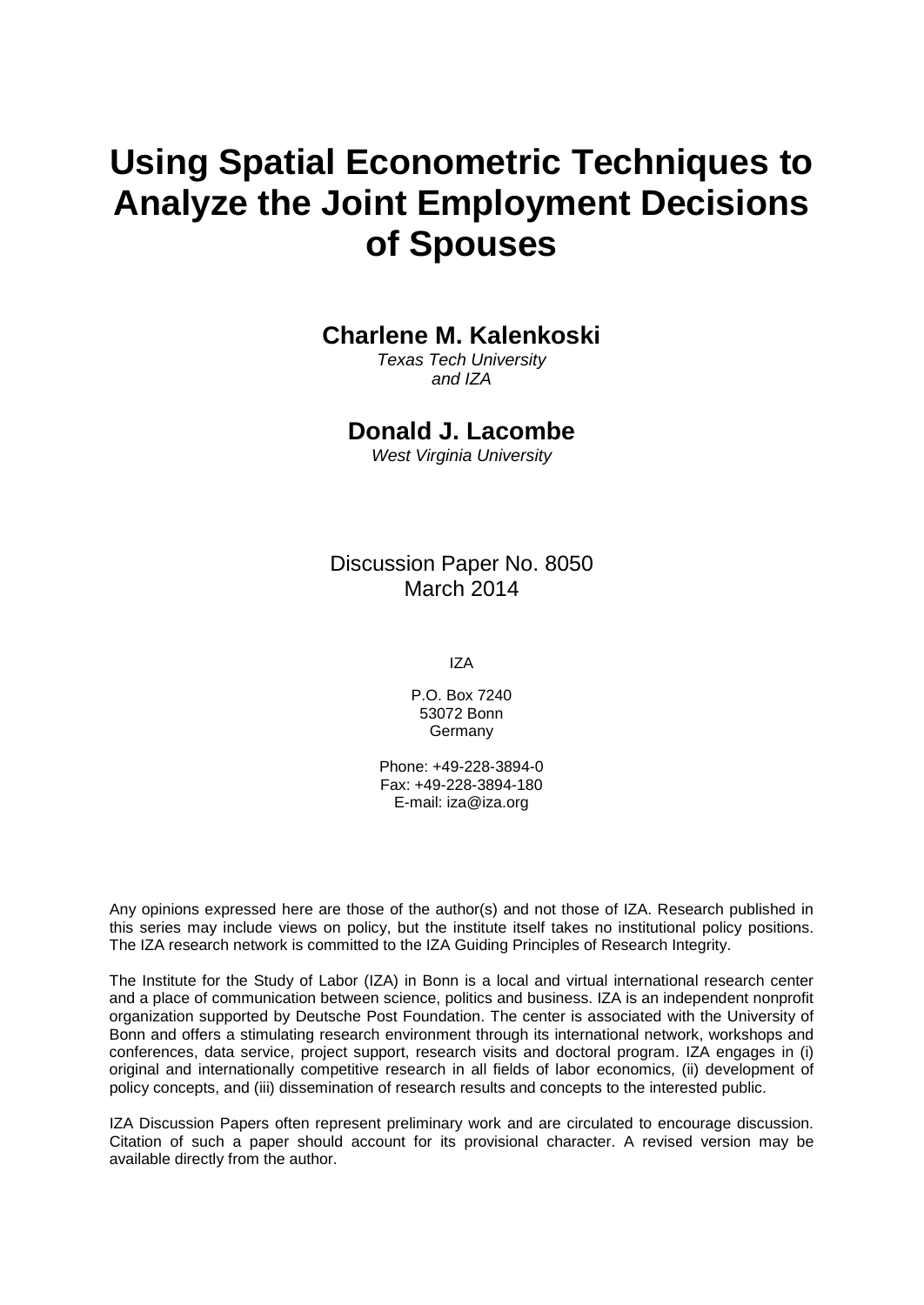IZA Discussion Paper No. 8050 March 2014

# **ABSTRACT**

## **Using Spatial Econometric Techniques to Analyze the Joint Employment Decisions of Spouses[\\*](#page-1-0)**

Studies of the joint time-use decisions of spouses have relied on joint estimation of time-use equations, sometimes assuming correlated errors across spouses' equations and sometimes directly examining the effects of one spouse's time use on another's, relying on panel data or instrumental variables techniques to account for endogeneity. However, panel data often are not available and available instruments often are not satisfactory, making examination of the direct relationship between spouses' time use difficult. Spatial econometric techniques applied to cross-sectional data do not require instrumental variables. This study estimates a Spatial Autoregressive (SAR) Model to examine the labor hours of husbands and wives in dual-earner couples using the 2012 Annual Social and Economic Supplement to the Current Population Survey (ASEC). In this model, each spouse is treated as a direct "neighbor" of the other in a spatial weight matrix and non-spouses are treated as non-neighbors. Estimates of both the own- and cross-wage effects on labor hours and an estimate of the direct relationship between spouses' labor hours are obtained.

JEL Classification: J22, D13

Keywords: employment, intrahousehold allocation of time, own- and cross-wage effects, spatial econometrics

Corresponding author:

Charlene M. Kalenkoski Texas Tech University Department of Personal Financial Planning Human Sciences Room 242 1301 Akron Avenue Box 41210 Lubbock, TX 79409-1210 USA E-mail: [charlene.kalenkoski@ttu.edu](mailto:charlene.kalenkoski@ttu.edu)

The authors thank Eakamon Oumtrakool for excellent research assistance.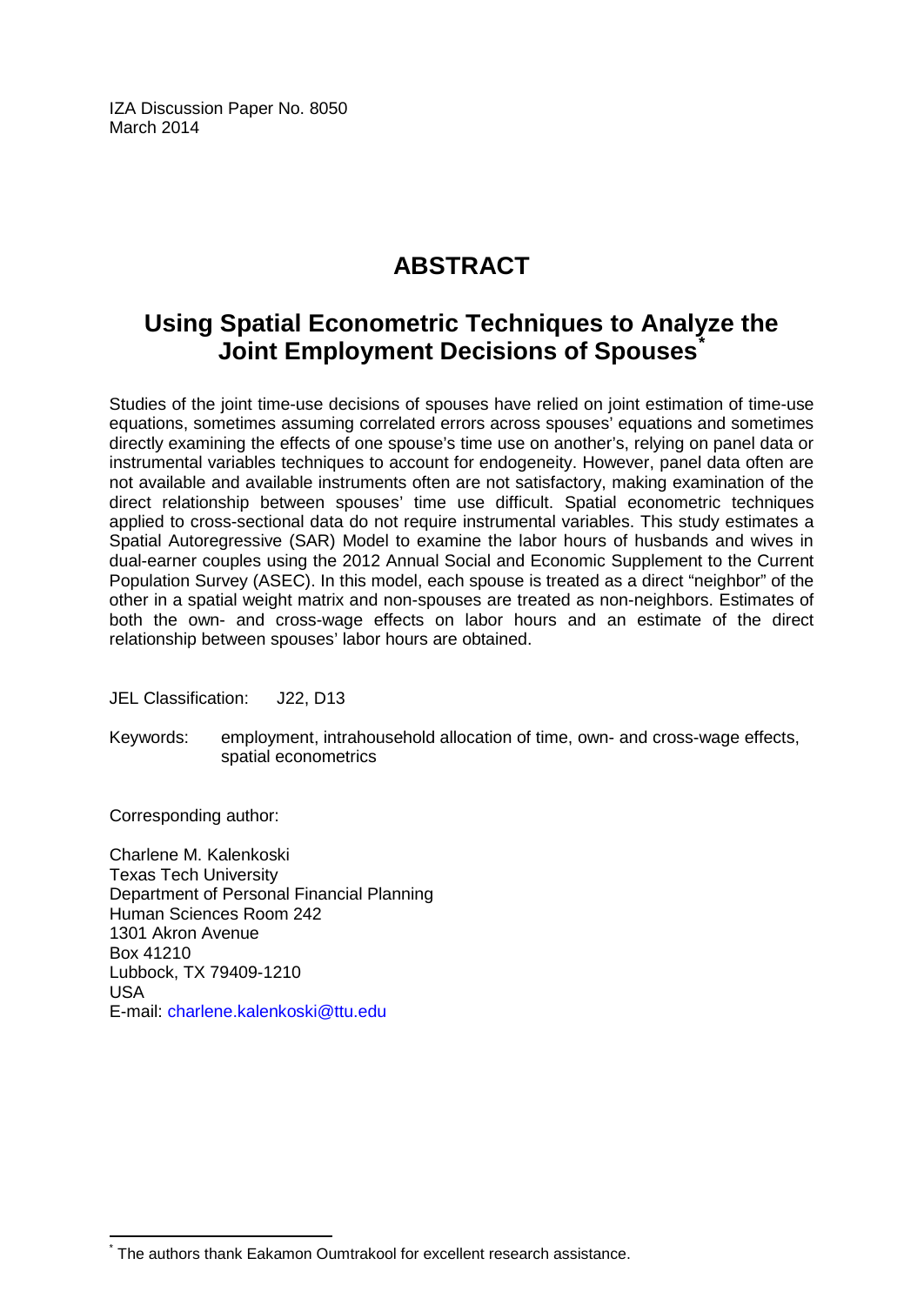#### **Introduction**

There is a large labor supply literature that has concerned itself with the estimation of own- and cross-wage elasticities of labor supply (see Blau and Kahn, 2007; Song, 2007, and Cherchye et al., 2012 for recent examples). However, while cross-wage elasticities provide information about how the price of a spouse's time affects one's own labor supply, they do not provide direct information about how time in the labor market is related between spouses within a household. Some have attempted to model directly the time-use decisions of spouses by estimating spouses' time-use equations jointly, sometimes simply assuming correlated errors across these equations to account for the simultaneity of spouses' time-allocation decisions (Bloemen and Stancanelli, 2008; Bloemen et al., 2010), and sometimes directly regressing one spouse's use of time on another's, relying on a dynamic model and panel data (Lundberg, 1988) or on instrumental variables techniques (Hallberg and Klevmarken, 2003; Leeds and Von Allmen, 2004; Connelly and Kimmel, 2009), to account for endogeneity. Allowing correlated errors means allowing the unobserved variables affecting each spouse's time-use allocation to be correlated, but it does not allow measurement of the direct relationship between spouses' uses of time. Regressing one spouse's time use on another's does provide an estimate of the direct relationship, but panel data sometimes are difficult to come by and instruments often are not available or satisfactory.

One solution to the instrumental variables problem is to specify a cross-sectional spatial econometric model and estimate it via maximum likelihood. This study specifies a Spatial Autoregressive (SAR) Model and estimates it via maximum likelihood to examine the labor hours of husbands and wives in dual-earner couples using the 2012 Annual Social and Economic Supplement to the Current Population Survey (ASEC). This model treats each spouse as a direct "neighbor" of the other in a spatial weight matrix and non-spouses as non-neighbors. It is the specification of this weight matrix that allows estimation of the relationship between spouses' work hours without the need for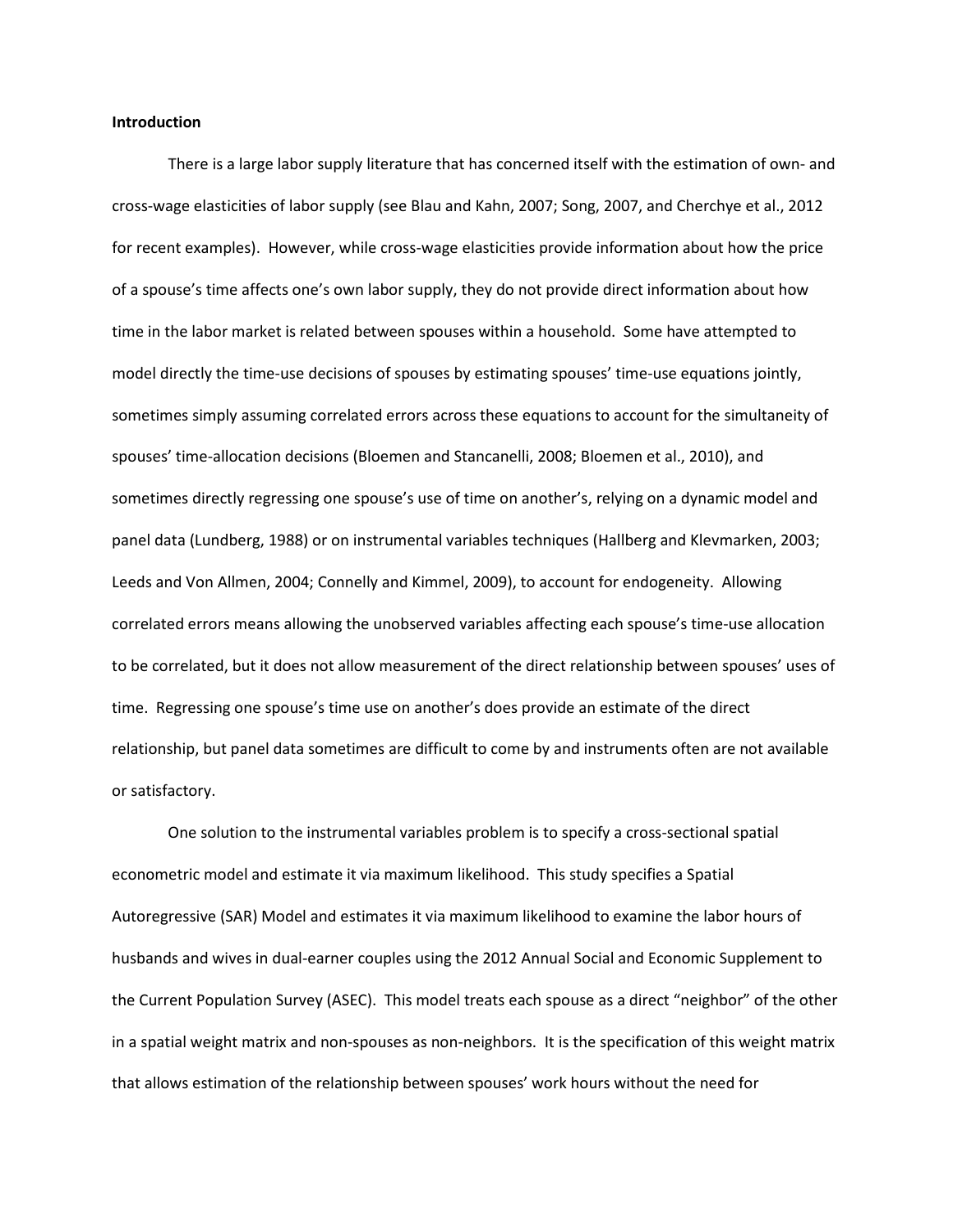instruments. Own- and cross-wage effects and an estimate of the direct relationship between husbands and wives' labor hours are obtained.

#### **Literature Review**

An early study that empirically examined the relationship between spouses' hours of work is Lundberg (1988). In her paper, she specifies a pair of simultaneous equations for each spouse's labor supply. She uses panel data and first differencing to control for heterogeneity and assortative mating. She also includes lagged hours to allow for habit formation. Looking at a sample of couples without children, she finds that husbands and wives act like separate individuals, that is, their labor hours are unrelated. However, she finds that couples with young children jointly determine their hours of work and that these work hours are positively related.

Hallberg and Klevmarken (2003) also use a simultaneous equations framework to examine parents' joint time-use decisions, but instead examine the direct relationship between parents' time with children and market work using cross-sectional data and Three Stage Least Squares (3SLS), an estimation method that requires instrumental variables. Their results suggest that a change in a mother's work hours has less influence on parents' time with children than a change in father's hours. Leeds and Von Allmen (2004) do not look at market work at all but do use a simultaneous equations framework to examine how spouses' household production time is related. In estimating their model, they predict each spouse's household production time and include that prediction in the other spouse's time-use equation. They find that working wives act as if their husbands are substitutes for home production while other wives are not. Like Lundberg (1988), they too find that the presence of children matters to the spousal time relationship. Husbands increase their time in home production when wives decrease their time, but only when children are present in the household.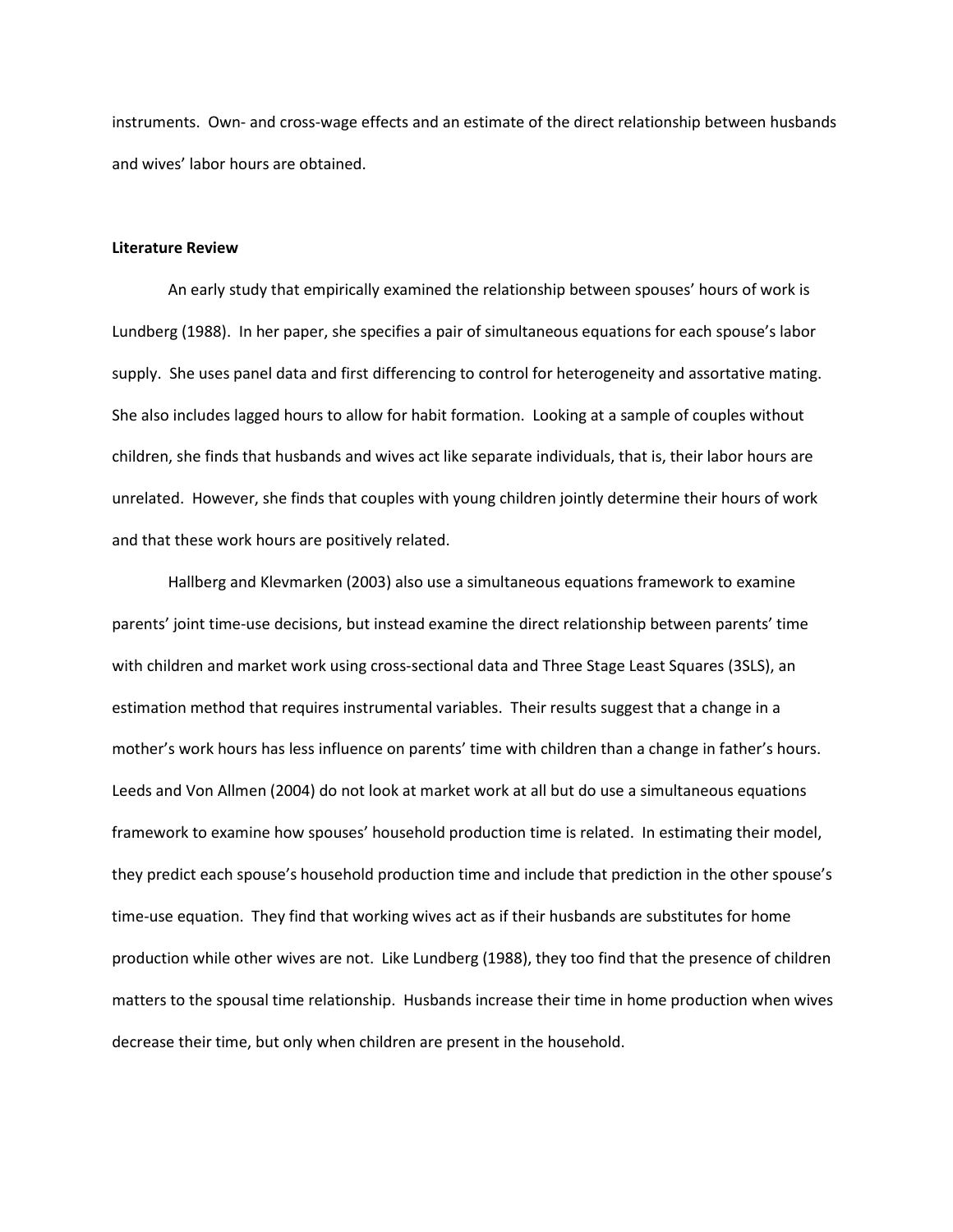Connelly and Kimmel (2009) examine the effects of spouses' characteristics on time devoted to the leisure, child care, and housework of married mothers and fathers living with children under the age of 13. They consider five spousal variables, the relative wage of the wife compared to her husband, spouse's weekly hours of employment, and spouses' time in leisure, child care, and housework. They do not, unfortunately, consider the direct effect of one spouse's employment hours on the other spouse's employment hours. However, because they do examine the direct relationships between other uses of time, the spouse's time use variables require instrumentation in order to address issues of endogeneity and possible selection bias. Therefore, they use a predicted variable in place of the reported usual weekly hours of the spouse. They find that the relative wage does not appear to affect married parents' time-use choices. However, they find that mothers' home production time is reduced by increased employment hours of husbands and that caregiving time of either spouse is slightly increased when the other spouse's employment hours increase. Finally, spouses' time in leisure is found to be complementary.

Bloemen and Stancanelli (2008) estimate an empirical model that simultaneously specifies three time-use equations (paid work, child care, and housework) and a wage and employment equation for each spouse. The errors are assumed to be correlated across all equations. However, the authors do not examine the direct relationship between spouses' time use. They do find, however, that parents' market time responds positively to changes in one's own wage, while the own-wage elasticity of housework is negative and the own-wage elasticity of child care is zero. They also find that women's non-market time is independent of their husbands' wages. However, husbands respond to an increase in their wives' wage by increasing both housework and child care. Finally, they do find positive and significant correlations across the errors of the spousal equations, indicating that unobserved factors affect the time use of husbands and wives in the same direction.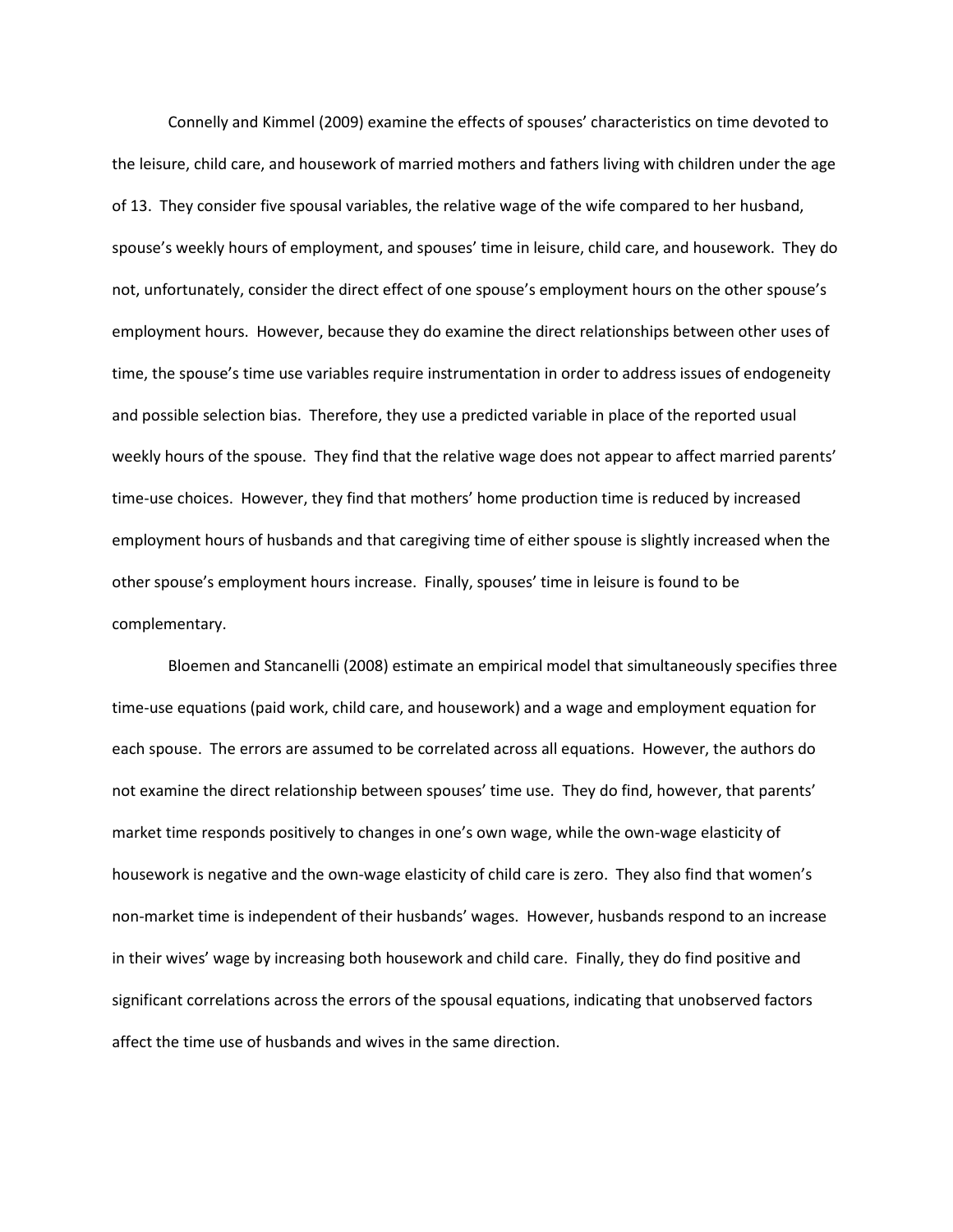Bloemen et al. (2010) also examine simultaneously the time allocated by mothers and fathers to market work, child care, and housework. However, they do not estimate how the time spent by one spouse in any of these activities affects the time spent by the other in any of these activities. Instead, they allow the errors of the time-use equations to be correlated across spouses and find that unobserved factors affect the child care time of both parents in the same direction and that unobserved factors affect the housework time of both parents in opposite directions.

This study contributes to the literature by examining the direct relationship between spouses' labor hours using cross-sectional data and spatial econometrics techniques which do not require instruments. Using a sample of dual-earner couples from the 2012 ASEC, it is found that the labor hours of couples are spatially correlated with a highly statistically significant spatial autocorrelation parameter of 0.035. This estimate indicates that as the weekly hours worked of one spouse increases by ten, the other spouse's weekly hours worked increases by 0.35. Own- and cross-wage effects are estimated to be negative, with larger effects for women than for men.

#### **Model**

The SAR model to be estimated can be written as follows:

$$
H = \rho WH + X\beta + \epsilon \qquad (1)
$$

where H is an nx1 vector of hours worked, X is an nxk vector of explanatory variables that includes demographic characteristics, wage, and non-labor income,  $ε$  is an nx1 error term, and  $ρ$  and  $β$  are the coefficients to be estimated. W is a binary nxn spatial weight matrix which treats spouses in a household as "neighbors" and spouses living in different households as "non-neighbors." By convention, the spatial weight matrix W has zeros on the main diagonal because a person cannot be a neighbor to him/herself. It is standard practice to row-normalize the spatial weight matrix such that the rows of W sum to unity. When an nx1 vector (say, H) is pre-multiplied by the spatial weight matrix W, it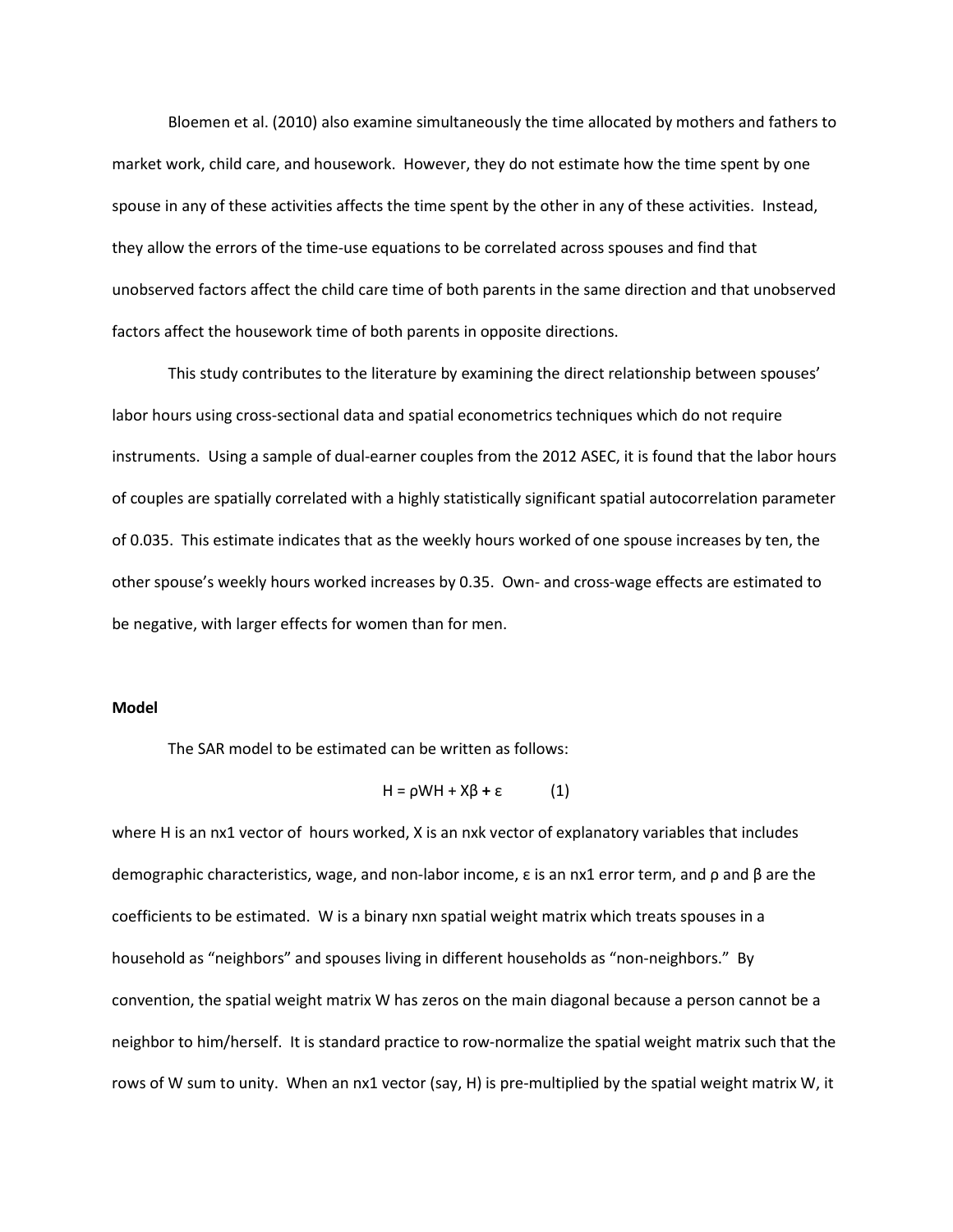produces a new vector (say  $H^*$ ) that is a weighted average of the surrounding values of the original matrix. In this case, the "average" refers to the H of only one neighbor, the spouse. $1$ 

Care must be taken when interpreting the coefficient estimates in the SAR model. As noted in LeSage and Pace (2009), the proper marginal effects that need to be interpreted are not the  $\beta$ parameters. This can be seen by rewriting equation (1) in reduced form:

$$
H = (I_n - \rho W)^{-1} (X \beta) + (I_n - \rho W)^{-1} \varepsilon
$$
 (2)

If we take the partial derivative of H with respect to X, we obtain the following expression

$$
S(W) = (I_n - \rho W)^{-1} (I_n \beta) \qquad (3)
$$

which is an nxn *matrix* of effects estimates that need to be interpreted. The diagonal elements of this matrix represent the direct effects, which tell us how a change in an explanatory variable for individual i affects the dependent variable for individual i. The off-diagonal elements of this matrix represent the indirect effects which indicate how a change in an explanatory variable for person i affects person j, where  $i \neq j$ . The total effects are the sum of the direct and indirect effects. In our example, the effects estimates will quantify how a change in an explanatory variable for one spouse affects his or her own hours directly (the direct effect) and how it will change his or her spouse's hours (the indirect effect). The total effect in this context is effect of the change in the explanatory variable on total labor hours in the household.

While direct, indirect, and total effects can be calculated for each household, LeSage and Pace (2009) have recommended that scalar summaries of the effects estimates in (3) be used. Therefore, we present the average direct effect, the average indirect effect, and the average total effect for each explanatory variable. We calculated but do not present confidence intervals for each of these quantities to determine their statistical significance as suggested by LeSage and Pace (2009).

 $1$  In an expanded model in which other household adults would be considered neighbors, this would be a weighted average of all household members' H. In future work, we may consider additional household adults.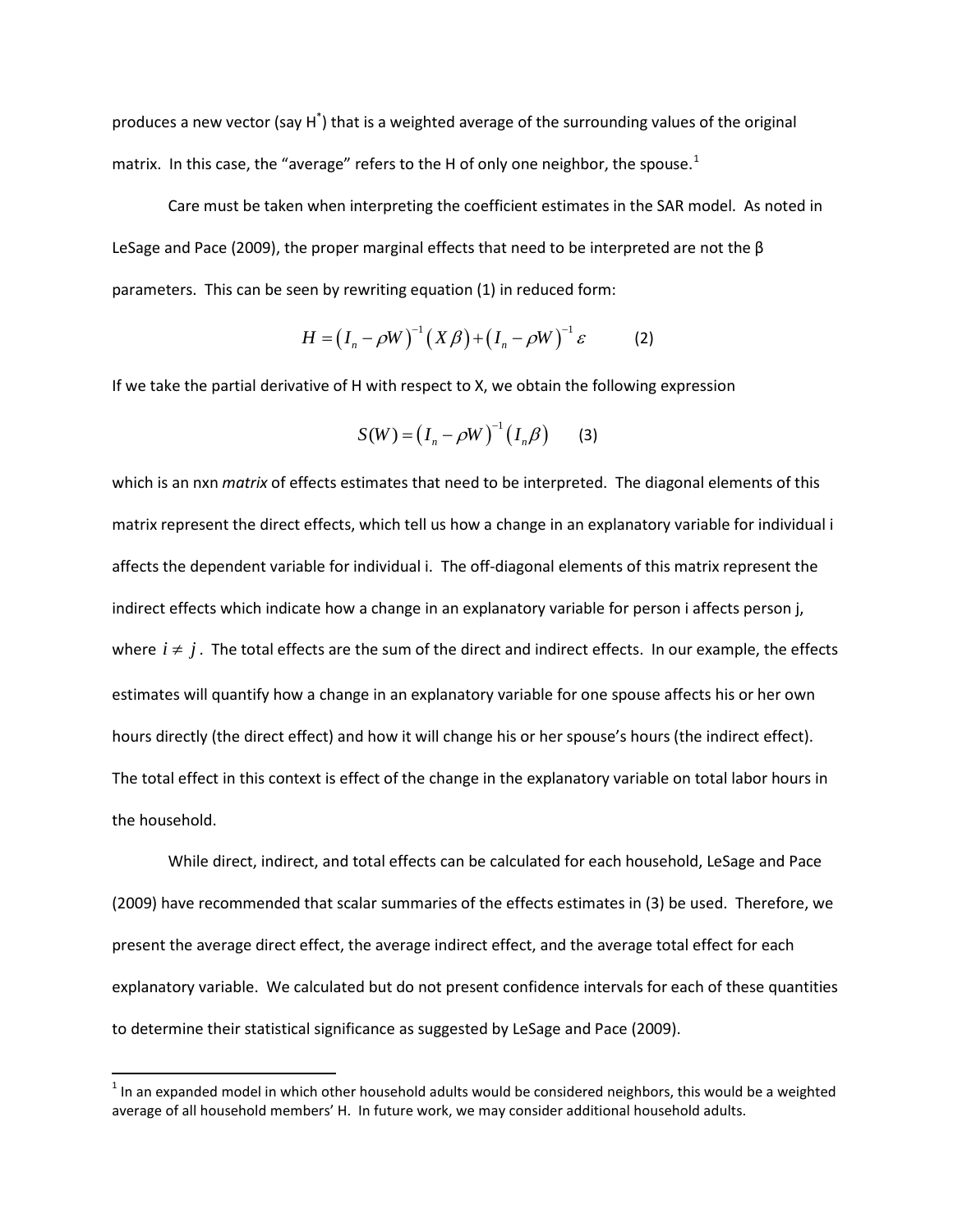#### **Maximum Likelihood Estimation of the Spatial Autoregressive Model**

The inclusion of the *WH* term on the right hand side of the equation introduces simultaneity bias. As Franzese and Hays (2007, p. 45) note, "…the spatial lag,*WH* , being a weighted average of outcomes in other units, places the left-hand side of some observations on the right-hand side of others: textbook simultaneity." The simultaneity of the *WH* term on the right hand side renders OLS an inappropriate method to estimate the SAR model. In other words, OLS will not take into account the endogeneity of the *WH* term (i.e. OLS is biased and inconsistent) and it proves necessary to find an alternative estimation strategy.

The two most common methods of overcoming the endogeneity of the *WH* term are to use either a maximum likelihood or an instrumental variables technique. While it is often difficult to obtain valid instruments, most of the disadvantages associated with the maximum likelihood technique are computational in nature and have been overcome (LeSage and Pace, 2009).

Maximum likelihood estimation methods for spatial econometric models were first outlined by Ord (1975) and additional details are contained in Anselin (1988). In many cases, such as in the normal linear model, the successive observations in a sample are assumed to be statistically independent. In this case, the joint density of the entire sample is just the product of the densities of the individual observations. However in spatial samples, the observations are not statistically independent and the above method of building a likelihood function does not hold. One way in which to proceed is to use a multivariate density when the observations are not independent. The multivariate density can be written as follows (Kennedy, 2003, pp. 44):

$$
f(\varepsilon) = \left(2\pi\sigma^2\right)^{-N/2} \left|\Omega\right|^{-1/2} \exp\left\{\frac{1}{-2\sigma^2}\varepsilon'\Omega^{-1}\varepsilon\right\} \tag{4}
$$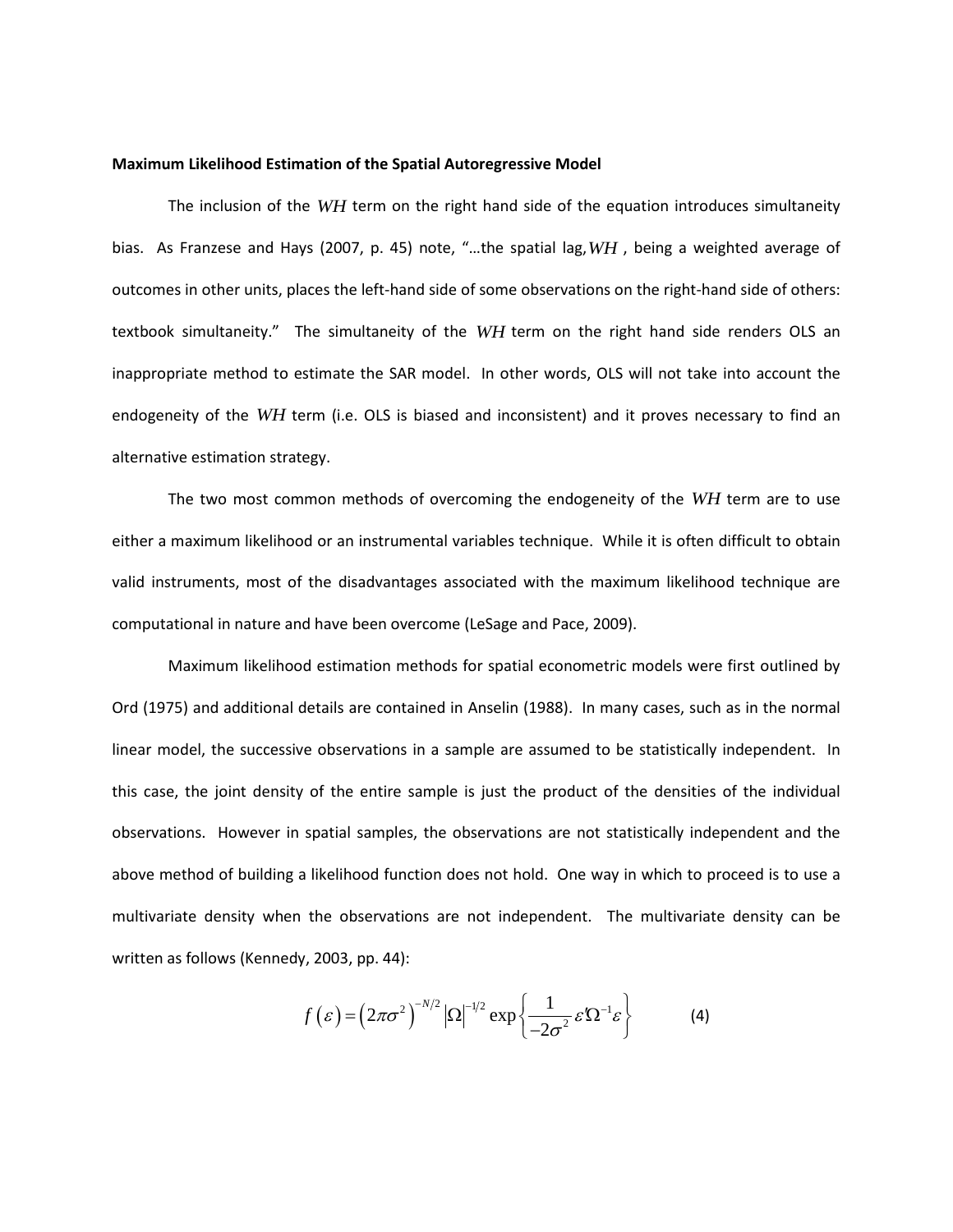As noted by Kennedy (2003, pp. 44), "A multivariate density function gives the density of an entire vector of ε rather than just one element of that vector (i.e. it gives the 'probability' of obtaining the entire set of  $\varepsilon$ ." A crucial idea behind this formulation of the likelihood function is that "this formula itself can serve as the likelihood function (i.e. there is no need to multiply a set of densities together since this formula has implicitly already done that, *as well as taking account of interdependencies among the data*) (Kennedy, 2003, pp. 45)."

#### **Data**

The data used in this analysis are from the 2012 ASEC supplement to the Current Population Survey (CPS). The CPS, administered monthly, is a labor force survey in which each household is interviewed multiple times. Information about demographic and other household-, family-, and personlevel characteristics is collected. The ASEC questions are added to the basic CPS questions during a three-month period, in February, March, and April, with most of the data collected in the month of March. Responses to the ASEC questions provide information about the labor hours worked and the labor and non-labor income received by each family member in the previous year (2011).

This paper focuses on the labor-hours decisions of dual-earner couples. Because the focus is on spouses and not other household members, in those households in which there is more than one dualearner couple but in which a primary couple (i.e., family) is identifiable, the spouses from the primary family are included but the spouses from other families in that household are not. Therefore, there is one husband observation and one wife observation from every household. There are 37,740 observations in our sample, exactly 18,870 husbands and 18,870 wives.

The dependent variable in the analysis is usual weekly hours worked in 2011. Explanatory variables include a dummy variable for female, a continuous age measure, a dummy variable for Hispanic, dummy variables for black, Asian, and other race (with white as the omitted category), dummy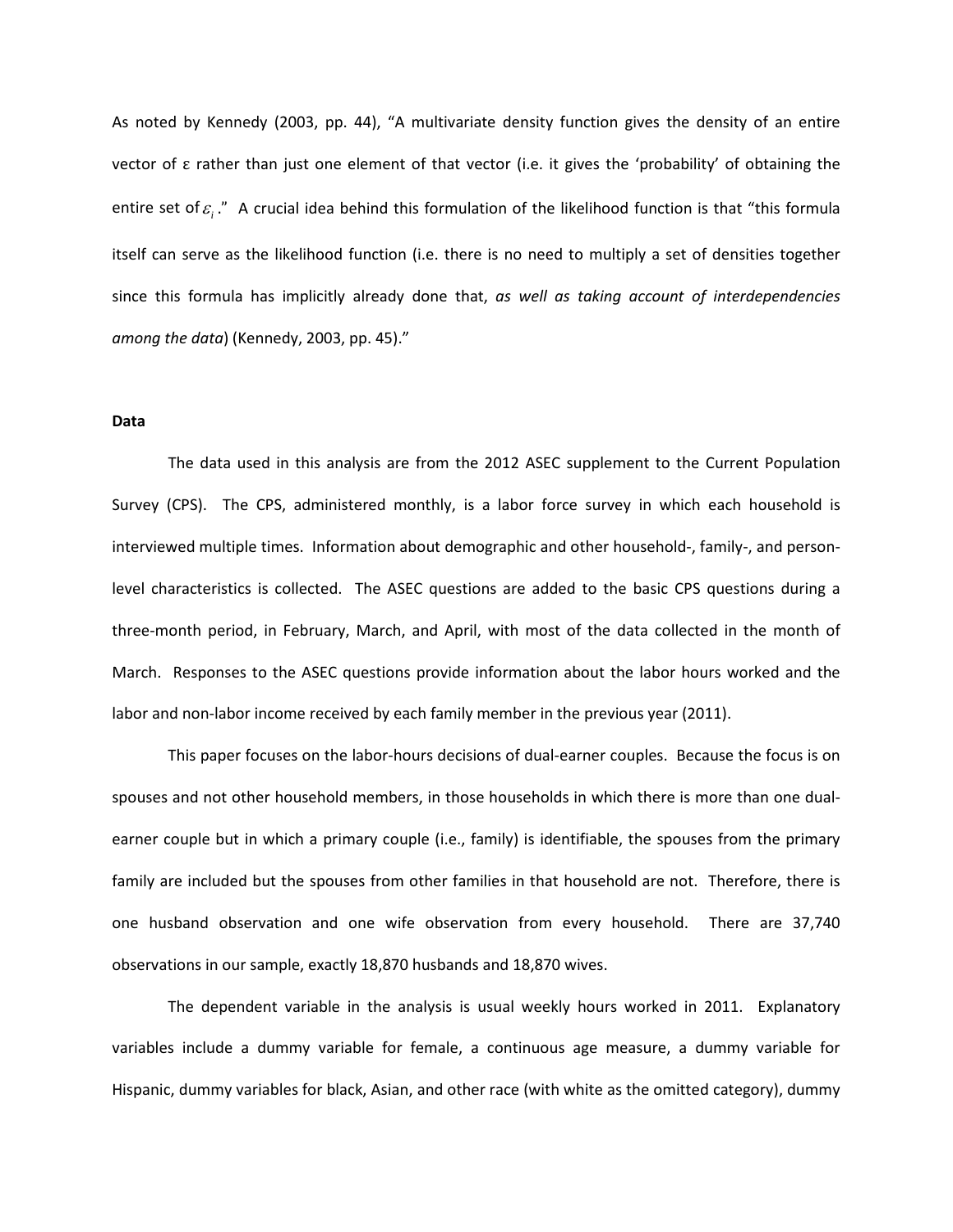variables for highest education completed (with less than a high school degree as the omitted category), a dummy variable indicating whether there are children under age 6 in the household, a continuous measure of own non-labor income, and a continuous measure of own hourly wage. The measure of non-labor income used in the analysis is the sum of all alimony, child support, disability income, educational assistance, private financial assistance (i.e. from friends and family), public assistance (i.e. welfare), rental income, retirement income, social security, dividend income, supplemental security income, survivor's income, unemployment insurance, veteran's income, and worker's compensation received in 2011. The hourly wage measure is created by dividing total 2011 wage and salary earnings by the number of weeks worked in 2011 and by the number of hours usually worked per week.

#### **Results**

Table 1 shows descriptive statistics for the analysis sample. Table 2 provides maximum likelihood estimates of the average direct, average indirect, and average total effects from the SAR model. The key estimate is the spatial autocorrelation parameter, ρ, which is estimated to be 0.035 and is highly statistically significant. This effect indicates that if one spouse increased his/her hours of work by 10, then the other spouse would increase his/her hours of work by 0.35. This is a small, positive effect and is found for all households controlling for the presence of a child under age 6 in the household. Recall that previous evidence found a positive direct relationship only for households with children, so this is evidence that it matters even for spouses without children.

The direct wage effect is negative and statistically significant, indicating that, when the hourly wage goes up, hours of work decrease. This suggests that the income effect is greater than the substitution effect for dual-earner couples, on average. The indirect effect, interpreted as a cross-wage effect, is also estimated to be negative and statistically significant, but is smaller in magnitude. The interaction term between female and hourly wage also indicates negative and highly statistically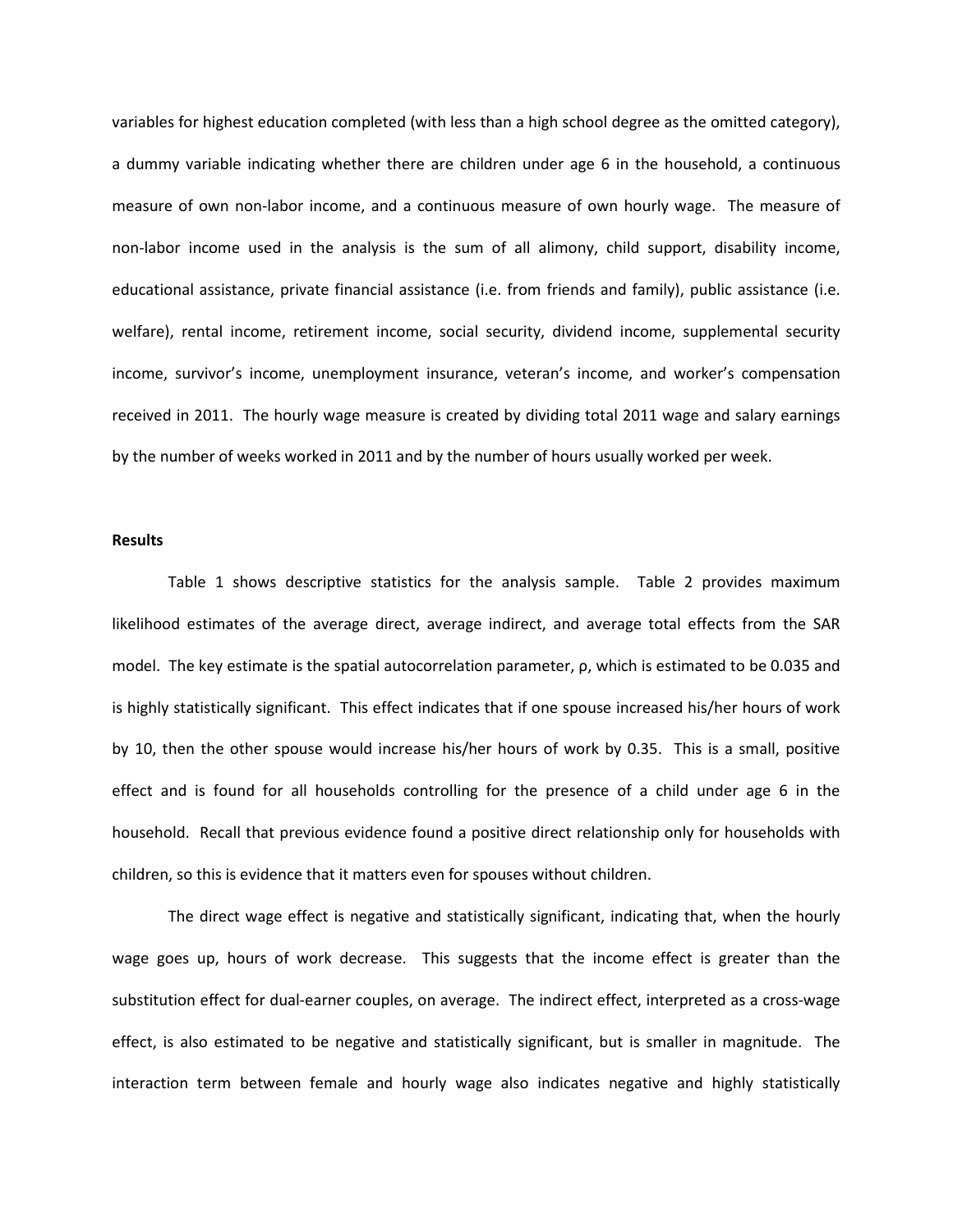significant direct and indirect effects, indicating that the own- and cross-wage negative effects are even larger in magnitude for females.

Both direct and indirect effects of non-labor income are negative and highly statistically significant, as theory would predict. The interaction term between female and non-labor income, however, indicates positive and highly statistically significant direct and indirect effects. Combining the negative non-labor income effects with their positive interaction effects indicates that overall direct and indirect effects of non-labor income are smaller for females than males.

The other variables have the expected effects. Being female directly reduces own weekly employment hours by 7.15 and this reduces her spouse's hours by 0.25 hours, for a total reduction in household employment of 7.4 hours. Age, being Hispanic, and having children under age 6 in the household all have negative effects on one's own hours of work but also smaller effects on one's spouse's hours of work. Being black and having at least a college degree, on the other hand, have positive effects on one's own hours of work and positive smaller effects on one's spouse's hours of work.

#### **Conclusion**

There is a large labor supply literature that has concerned itself with the estimation of own- and cross-wage elasticities of labor supply. However, while cross-wage elasticities provide information about how the price of one spouse's time affects the other's labor supply, they do not provide information about how time in the labor market is directly related between spouses within a household. Studies that have attempted to model directly the joint time-use decisions of spouses have relied on joint estimation of time-use equations, sometimes assuming correlated errors among spouses' reducedform time-use equations, and sometimes directly examining the relationships between the spouses' uses of time, relying on panel data or instrumental variables techniques to account for endogeneity.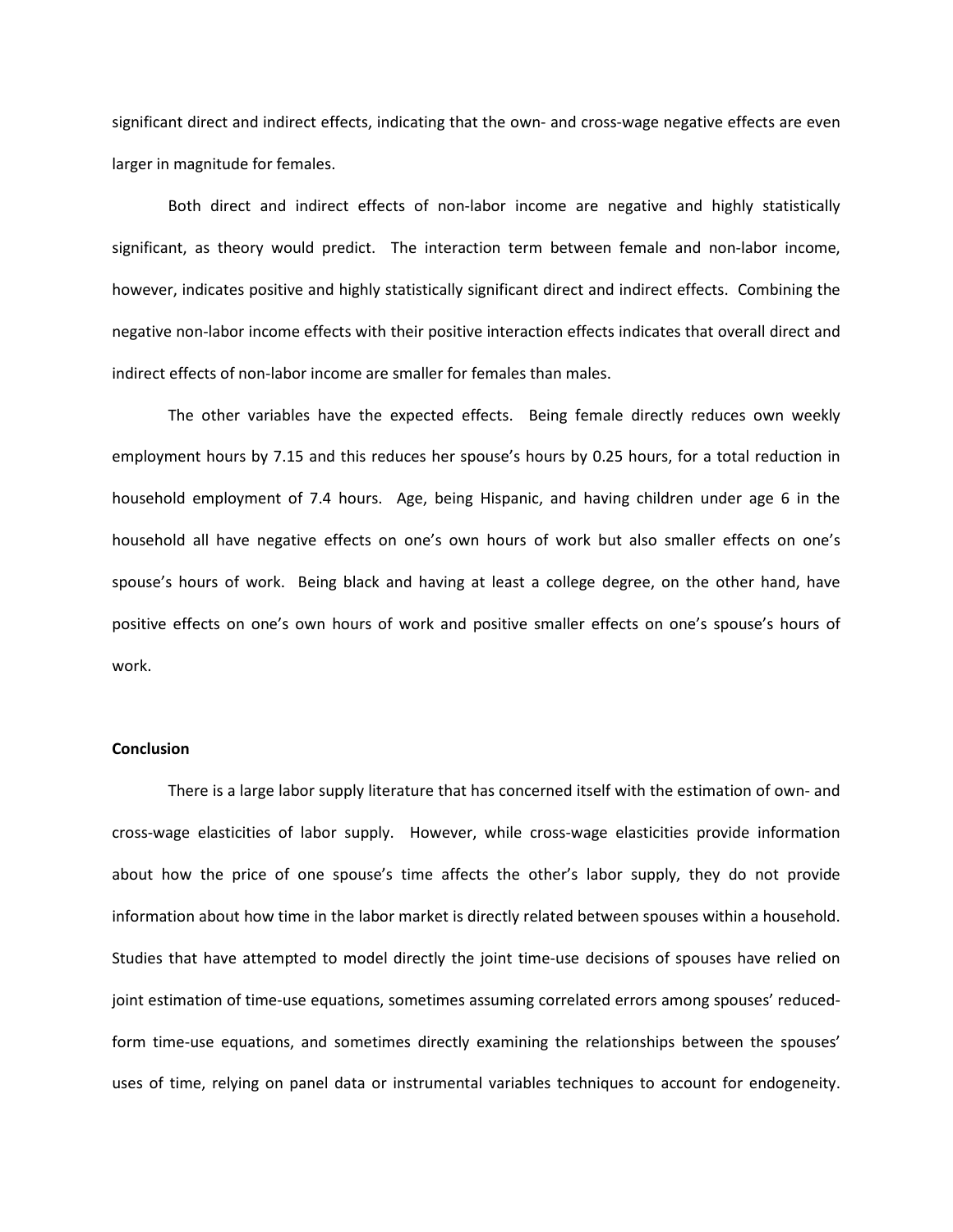However, panel data often are not available and available instruments often are not satisfactory. Spatial econometrics techniques do not require instrumental variables. This study uses a SAR model to examine the relationship between the hours worked of husbands and wives in dual-earner couples using the 2012 ASEC. In this model, each spouse is treated as a direct "neighbor" of the other in a spatial weight matrix and non-spouses are treated as non-neighbors. We obtain a direct estimate of the relationship between spouses' hours of work that is positive and indicates that an increase in one spouse's hours of work by 10 increases the other spouse's hours of work by 0.35. We also obtain negative own- and crosswage effects. Future work will extend the analysis to include couples in which at least one spouse does not work, to include other household adults, and to home production and leisure activities.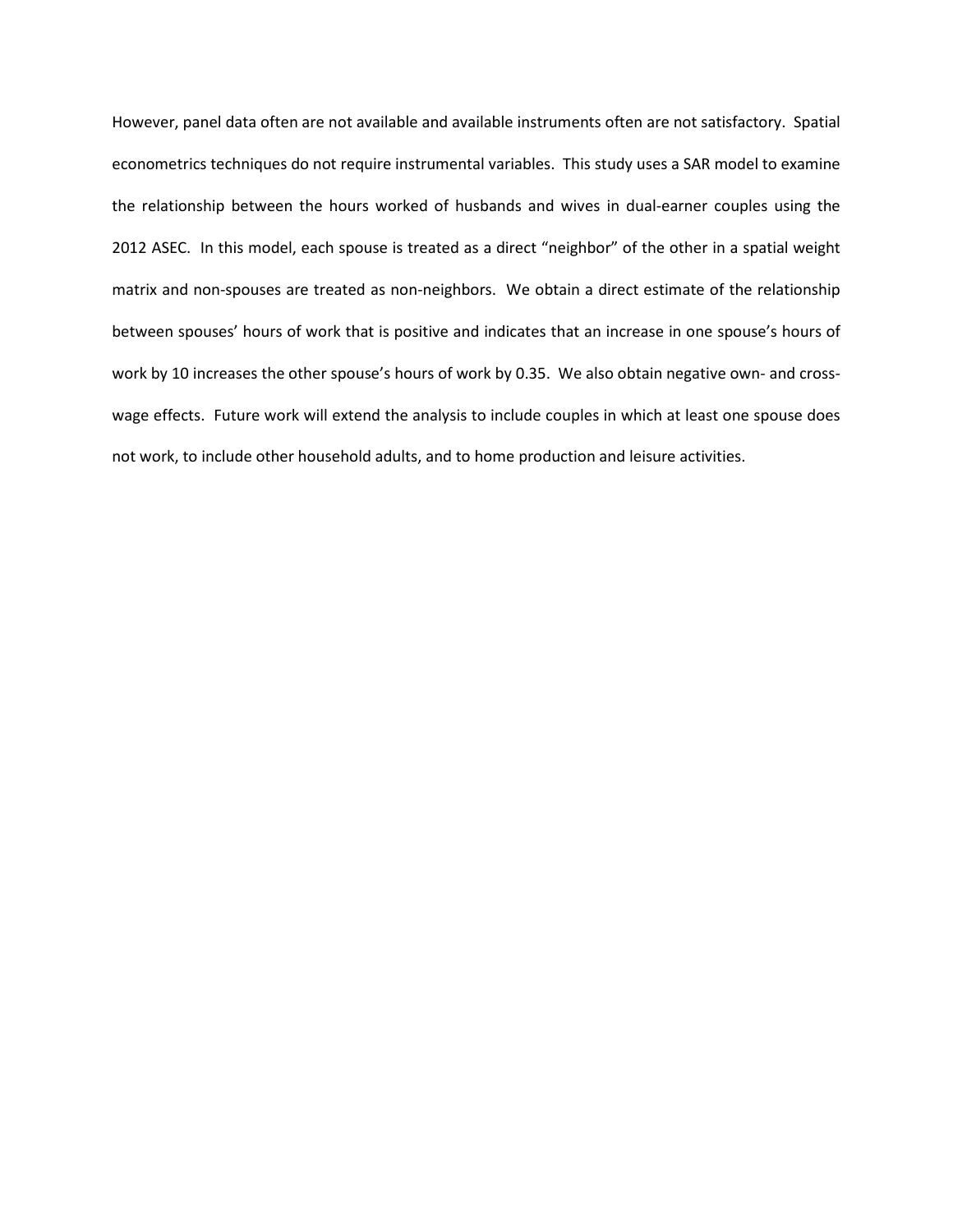| <b>Table 1: Descriptive Statistics</b> |  |
|----------------------------------------|--|
|                                        |  |

| <b>Variable Name</b>            | Mean     | <b>Standard</b>  |
|---------------------------------|----------|------------------|
|                                 |          | <b>Deviation</b> |
| Female                          | .50      | .50              |
| Age                             | 44.31    | 11.00            |
| <b>Hispanic</b>                 | 0.13     | 0.33             |
| <b>Black</b>                    | 0.07     | 0.26             |
| Asian                           | 0.06     | 0.24             |
| <b>Other Race</b>               | 0.03     | 0.16             |
| <b>Graduate or Professional</b> | 0.16     | 0.37             |
| <b>Degree</b>                   |          |                  |
| <b>College Degree</b>           | 0.266    | 0.44             |
| <b>High School Degree</b>       | 0.24     | 0.43             |
| <b>Children &lt;6 Years</b>     | 0.25     | 0.44             |
| <b>Non-Labor Income</b>         | 3,200.43 | 10,570.46        |
| <b>Hourly Wage</b>              | 26.87    | 39.51            |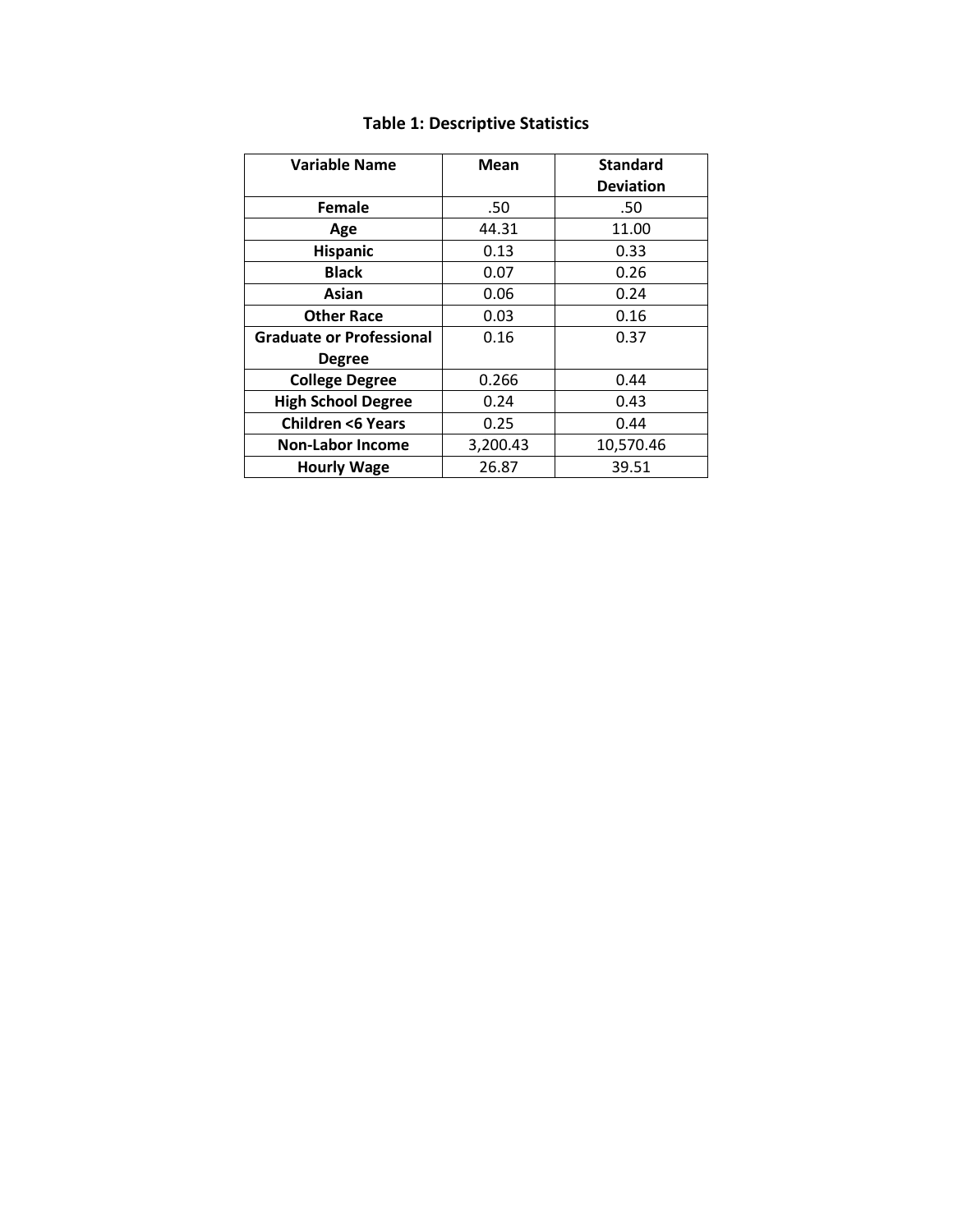| <b>Variable Name</b>            | <b>Average Direct</b> | <b>Average Indirect</b> | <b>Average Total</b> |
|---------------------------------|-----------------------|-------------------------|----------------------|
|                                 | <b>Effect</b>         | <b>Effect</b>           | <b>Effect</b>        |
| Female                          | $-7.150094***$        | $-0.249996***$          | $-7.400090***$       |
|                                 | $(-52.2586)$          | $(-52.3657)$            | $(-52.2705)$         |
| Age                             | $-0.042096***$        | $-0.001472***$          | $-0.043568***$       |
|                                 | $(-6.990)$            | $(-6.9913)$             | $(-6.9901)$          |
| <b>Hispanic</b>                 | $-0.785436***$        | $-0.027462***$          | $-0.812899***$       |
|                                 | $(-4.9138)$           | $(-4.9129)$             | $(-4.9138)$          |
| <b>Black</b>                    | 0.501397**            | $0.017531**$            | 0.518928**           |
|                                 | (2.4477)              | (2.4475)                | (2.4477)             |
| Asian                           | $-0.680778***$        | $-0.023803***$          | $-0.704580***$       |
|                                 | $(-3.0158)$           | $(-3.0157)$             | $(-3.0160)$          |
| <b>Other Race</b>               | 0.009810              | 0.000343                | 0.010153             |
|                                 | (0.0282)              | (0.0283)                | (0.0283)             |
| <b>Graduate or Professional</b> | 3.330652 ***          | $0.116454***$           | 3.447106***          |
| <b>Degree</b>                   | (19.4411)             | (19.4095)               | (19.4405)            |
| <b>College Degree</b>           | 1.607941 ***          | $0.056220***$           | 1.664161***          |
|                                 | (11.3923)             | (11.3926)               | (11.3924)            |
| <b>High School Degree</b>       | $-0.016084$           | $-0.000562$             | $-0.016646$          |
|                                 | $(-0.1162)$           | $(-0.1161)$             | $(-0.1162)$          |
| <b>Children &lt;6 Years</b>     | $-1.366888***$        | $-0.047792***$          | $-1.414680***$       |
|                                 | $(-9.0360)$           | $(-9.0320)$             | $(-9.0359)$          |
| <b>Non-labor Income</b>         | $-0.000096***$        | $-0.000003$ ***         | $-0.000099***$       |
|                                 | $(-15.0929)$          | $(-15.1192)$            | $(-15.0940)$         |
| <b>Hourly Wage</b>              | $-0.012305***$        | $-0.000430***$          | $-0.012735***$       |
|                                 | $(-7.7370)$           | $(-7.7374)$             | $(-7.7370)$          |
| Non-labor Income*Female         | $0.000032***$         | $0.000001***$           | $0.000033***$        |
|                                 | (2.9386)              | (2.9390)                | (2.9386)             |
| <b>Hourly Wage*Female</b>       | $-0.005301*$          | $-0.000185*$            | $-0.005486*$         |
|                                 | $(-1.6640)$           | $(-1.6640)$             | $(-1.6640)$          |
| Spatial Autocorrelation: p      | $0.0350***$           |                         |                      |
|                                 | (529.9078)            |                         |                      |

**Table 2: Average Direct, Average Indirect, and Average Total Effects**

t-statistics are in parentheses. \* represents statistically significant at the 10% level. \*\* represents statistically significant at the 5% level. \*\*\* represents statistically significant at the 1% level.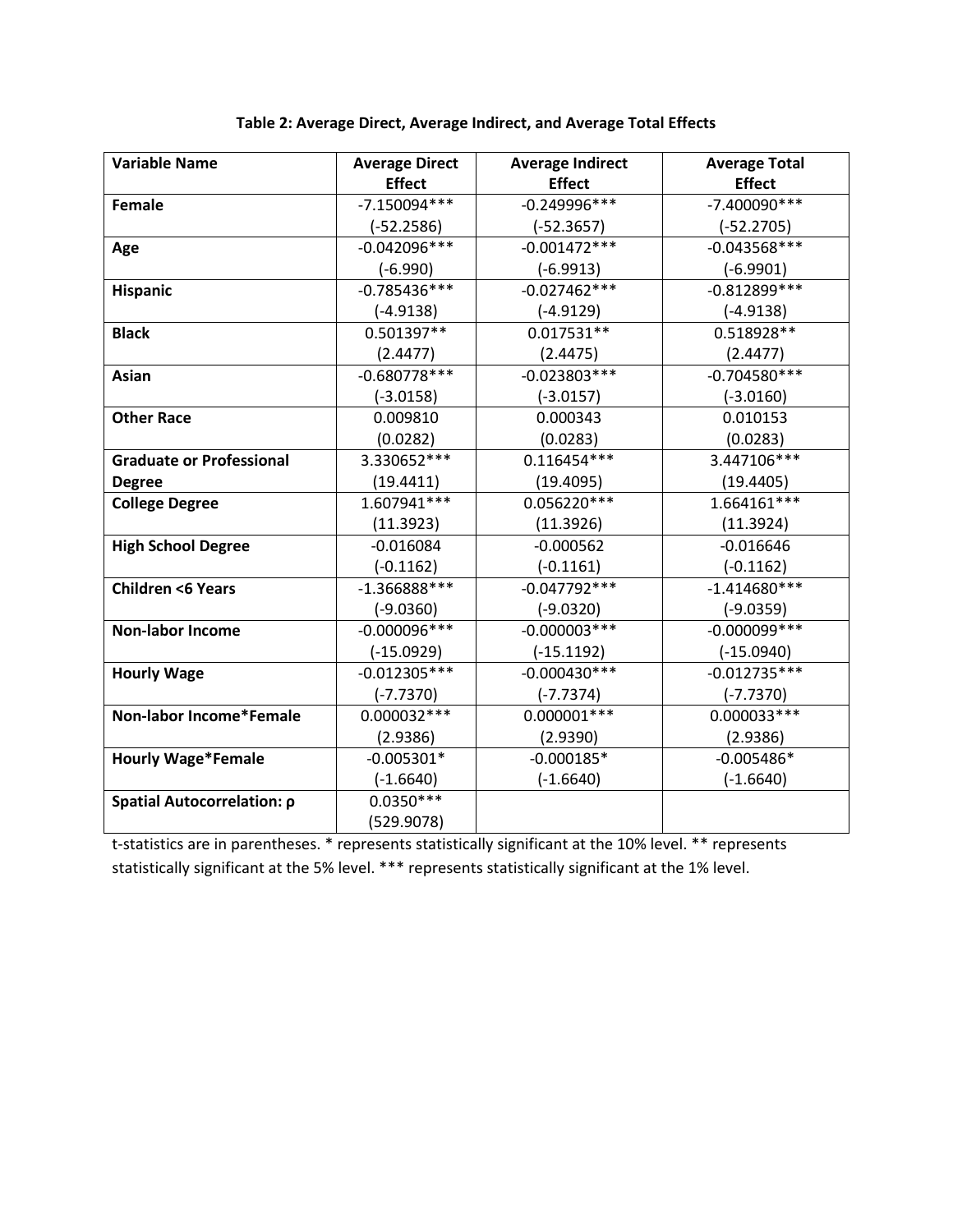#### **References**

Anselin, Luc (1988). *Spatial Econometrics: Methods and Models Vol. 4.* : Dordrecht: Springer. Baltagi, Badi (Ed.). (2008). *A Companion to Theoretical Econometrics*. Oxford: Backwell Publishing Blau and Kahn (2007). "Changes in the Labor Supply Behavior of Married Women: 1980-2000," *Journal of Labor Economics* 25(3): 393-438.

Bloemen, Hans G. and Elena G. F. Stancanelli (2008). "How Do Parents Allocate Time? The Effects of Wages and Income," *IZA Discussion Paper* No. 3679.

- Bloemen, Hans G., Silvia Pasqua, and Elena G. Stancanelli (201). "An Empirical Analysis of the Time Allocation of Italian Couples: Are They Responsive?" *Review of Economics of the Household* 8: 345-369.
- Cherchye, Laurens, Bram De Rock, and Frederic Vermeulen (2012). "Married with Children: A Collective Labor Supply Model with Detailed Time Use and Intrahousehold Expenditure Information," *American Economic Review* 102(7): 3377-3405.
- Connelly, Rachel and Jean Kimmel (2009). "Spousal Influences on Parents' Non-Market Time Choices," *Review of Economics of the Household* 7: 361-394.
- Franzese, Robert . J., & Hays, Jude . C. (2007). "Spatial Econometric Models of Cross-Sectional Interdependence in Political Science Panel and Time-series-cross-section Data," 15(2): 140-164.

Hallberg, Daniel and Klevmarken, Anders (2003). "Time for Children: A Study of Parent's Time

Allocation," *Journal of Population Economics* 16: 205-226.

Kennedy, Peter. (2003). *A Guide to Econometrics*. Cambridge: MIT press.

- Leeds, Michael A. and Peter Von Allmen. "Spousal Complementarity in Home Production," *The American Journal of Economics and Sociology* 63(4): 795-811.
- <span id="page-15-0"></span>LeSage, James P. and R. Kelley Pace (2009). *Introduction to Spatial Econometrics.* CRC Press: Boca Raton.